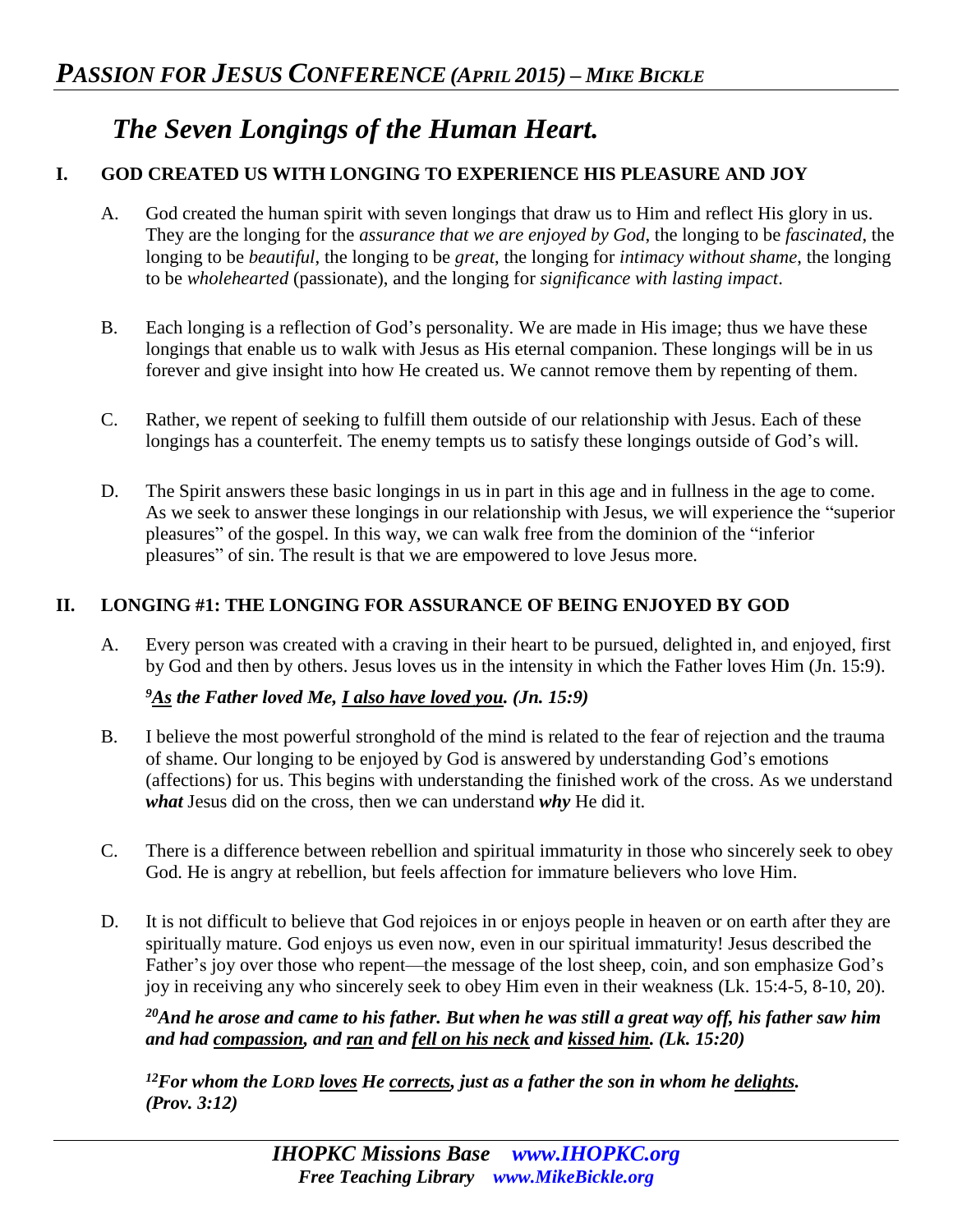#### **III. LONGING #2: THE LONGING TO BE FASCINATED**

A. There is a craving in our spirit to be fascinated, to marvel, and be awestruck and filled with wonder. The entertainment industry has identified this longing and profited from it. When God (the Spirit) reveals God's beauty to the human spirit we experience "divine entertainment" at its highest.

### *<sup>17</sup>Your eyes will see the King in His beauty… (Isa. 33:17)*

B. There is nothing more pleasurable or exhilarating than when God (the Spirit) reveals God to the human heart. This exhilarates our heart at the deepest levels. The Spirit discerns the deep things of the Father's mind and heart including the delight He feels for Jesus and the saints, etc.

*<sup>10</sup>The Spirit searches all things, yes, the deep things of God…<sup>12</sup>We have received…the Spirit …that we might know the things that have been freely given to us. (1 Cor. 2:10-12)* 

C. The Spirit escorts us on a divine treasure hunt into the beauty of Jesus. This includes the Holy Spirit making known to us the things that Jesus thinks and feels.

*<sup>14</sup>He will glorify Me, for He will take of what is Mine and declare it to you. (Jn. 16:14)* 

- D. We are liberated from the *inferior pleasures* of sin by experiencing the *superior pleasures* of the beauty of Jesus. Without having a sense of awe, we live aimlessly and in boredom. A spiritually bored believer is weak and vulnerable, while a fascinated believer is equipped to resist temptation.
- E. God releases small "measures" of insight from the Word, which tenderize our spirit for a few moments. These subtle "flashes of glory" are to be a regular part of our relationship with God.
- F. David's heart was preoccupied with God, while his hands were occupied with leading the nation. *<sup>4</sup>One thing I desired…all the days of my life, to behold the beauty of the LORD. (Ps. 27:4)*

## **IV. LONGING #3: THE LONGING TO BE BEAUTIFUL**

A. Our beautiful God created us in such a way that we long to possess beauty—external and internal. The beauty that God possesses is the very beauty that He imparts to His people in His salvation!

*<sup>17</sup>Let the beauty of the LORD our God be upon us… (Ps. 90:17)* 

*<sup>3</sup>…to give them beauty for ashes, the oil of joy for mourning... (Isa. 61:3)*

- B. One expression of receiving God's beauty is in receiving a glorious resurrected body (Phil. 3:21). *<sup>21</sup>…who will transform our lowly body that it may be conformed to His glorious body… (Phil. 3:21)*
- C. We are to cultivate inward beauty—which may even affect one's external appearance.

*<sup>4</sup>Let it be the hidden person of the heart, with the incorruptible beauty of a gentle and quiet spirit, which is very precious in the sight of God. (1 Pet. 3:4)* 

D. Our culture is obsessed with physical beauty, often seeking to answer this longing in a wrong way.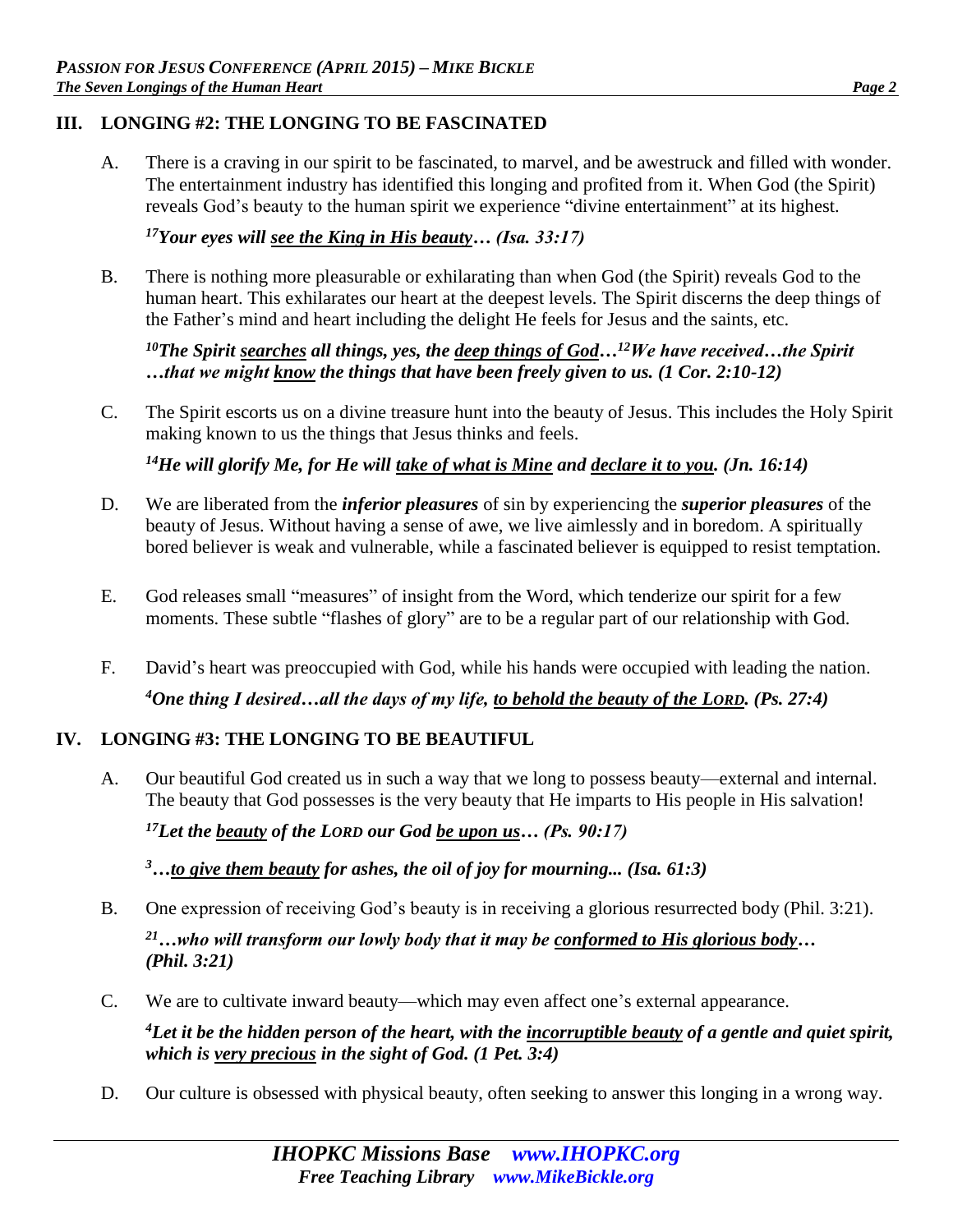#### **V. LONGING #4: THE LONGING TO BE GREAT**

A. The great God created us to be great. Therefore, we have a God-given desire for greatness and success. Some misunderstand this longing and repent of it, hoping to remove it. We cannot remove this God-given longing, but we are to repent of pursuing it in a wrong way (Mt. 5:19; 20:26).

*<sup>19</sup>Whoever does and teaches them [God's commands], he shall be called great in the kingdom of heaven. (Mt. 5:19)*

*<sup>26</sup>…but whoever desires to become great among you, let him be your servant. (Mt. 20:26)*

B. The human race was created to be crowned forever with glory and honor in God's salvation.

*<sup>7</sup>You have crowned him [the redeemed] with glory and honor… (Heb. 2:7)*

C. He meets our longing for greatness by giving us a position of authority that surpasses the angels (Rev. 3:21). We will be co-rulers with Jesus (Rom. 8:17). The Church is the "aristocracy of eternity"—the very ruling class who is at the pinnacle of power in the created order.

*<sup>21</sup>To him who overcomes I will grant to sit with Me on My throne … (Rev. 3:21)* 

## **VI. LONGING #5: WE LONG FOR INTIMACY WITHOUT SHAME**

A. We long for intimacy without shame in knowing and being known by God (Gal. 4:9; 1 Cor. 13:12). This close relationship with God involves a two-way knowing. He understands the secret aspects of our hearts and lives, which are unknown, unnoticed, and misunderstood by others.

*<sup>12</sup>Now I know in part, but then I shall know just as I also am known. (1 Cor. 13:12)*

B. We can know Him and be known in a way that mirrors how Jesus and the Father know each other.

<sup>14</sup>*I* know My own, and <u>My own know Me, <sup>15</sup>even as</u> the Father knows Me and I know the Father. *(Jn. 10:14-15, NAS)*

C. God entrusts the secrets of His heart to His people.

*<sup>14</sup>The secret of the LORD is with those who fear Him… (Ps. 25:14)* 

D. He rejoices and celebrates with His people and feels their sorrows (Rom. 12:15). He rejoices with us related to our victory. Only God knows the implications of our greatness and the heights of our nobility in redemption. He knows our passions and deepest dreams and our intentions to do what is good. He sees our costly sacrifices as we seek to love Him by walking in faith and obedience.

*<sup>15</sup>Rejoice with those who rejoice…weep with those who weep… (Rom. 12:15)*

- E. He sees our painful struggle with sin. He understands our pain in our failure and protects us by not disclosing the vast majority of our sin. He knows our shameful deeds, yet He continues to believe in our intentions to love Him; thus He treats us with great honor.
- F. It is satisfying to be fully known without shame and to be free from the fear of being left alone.